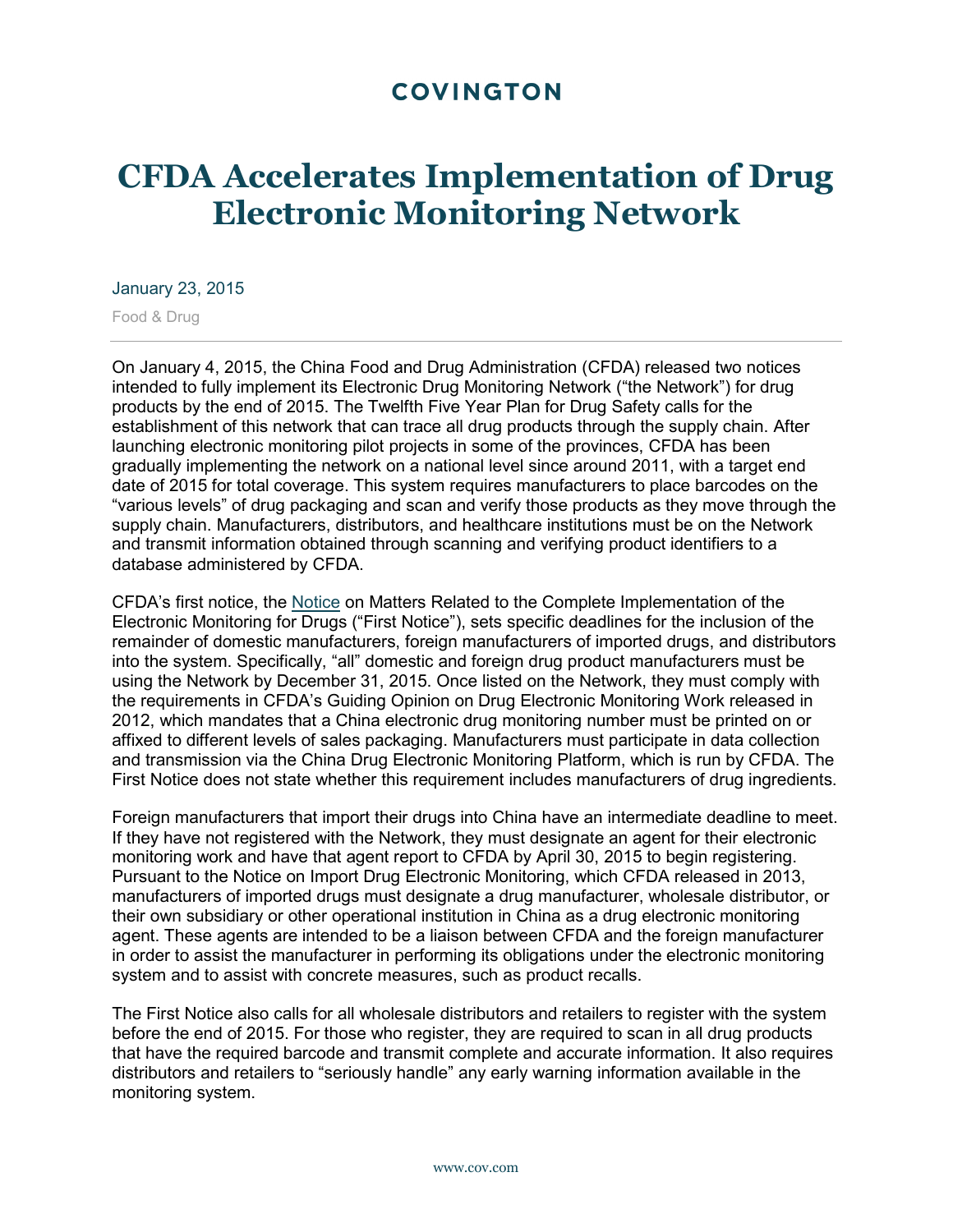In addition, the First Notice requires that all manufacturers, distributors, and agents of foreign manufacturers attend the trainings conducted by China's provincial food and drug regulatory authorities about electronic monitoring. Manufacturers, distributors, and agents of foreign manufacturers must also "optimize their facilities and systems and reasonably transport their flow of operations" to meet their obligations to join the electronic monitoring network, barcode their products, and transmit and verify product information.

The second CFDA notice is entitled the [Notice](http://www.cfda.gov.cn/WS01/CL0844/112256.html) on Fully Completing the Implementation Electronic Drug Monitoring Work ("Second Notice"). The Second Notice requires China's provincial food and drug regulatory authorities to supervise the progress of integrating manufacturers and distributors into the Network. These provincial regulatory agencies are to encourage full coverage as fast as possible and facilitate that transition through training and management. This work includes, among other things, facilitating the entry and training of agents of foreign manufacturers. The local governments must report on their progress periodically throughout the year, on May 10, 2015 (for progress on importers only), July 10, 2015, November 10, 2015, and January 10, 2016. Each report covers the work completed up to the end of the prior month.

The Second Notice also directs the provincial-level food and drug regulatory authorities and those at lower-levels of local government (e.g., municipality) to increase supervision of whether manufacturers and distributors in the Network are complying with their obligations. If manufacturers are not barcoding and properly transmitting data, then the local authorities are directed to issue orders to them to correct their behavior. The Second Notice does not specify additional consequences for repeated noncompliance, except to say that if the noncompliance causes fake or substandard drugs to enter the market, then manufacturers and distributors shall bear "appropriate legal responsibility." For distributors, noncompliance may be dealt with as a violation of China's drug good supply practices. Provincial-level food and drug regulatory authorities must appoint the requisite personnel to accomplish these tasks, draft a training schedule for stakeholders, and create local forms to carry out their work by January 20, 2015. They must report this progress to CFDA.

Stakeholders should take note of these deadlines and monitor for further guidance on the implementation of the Network.